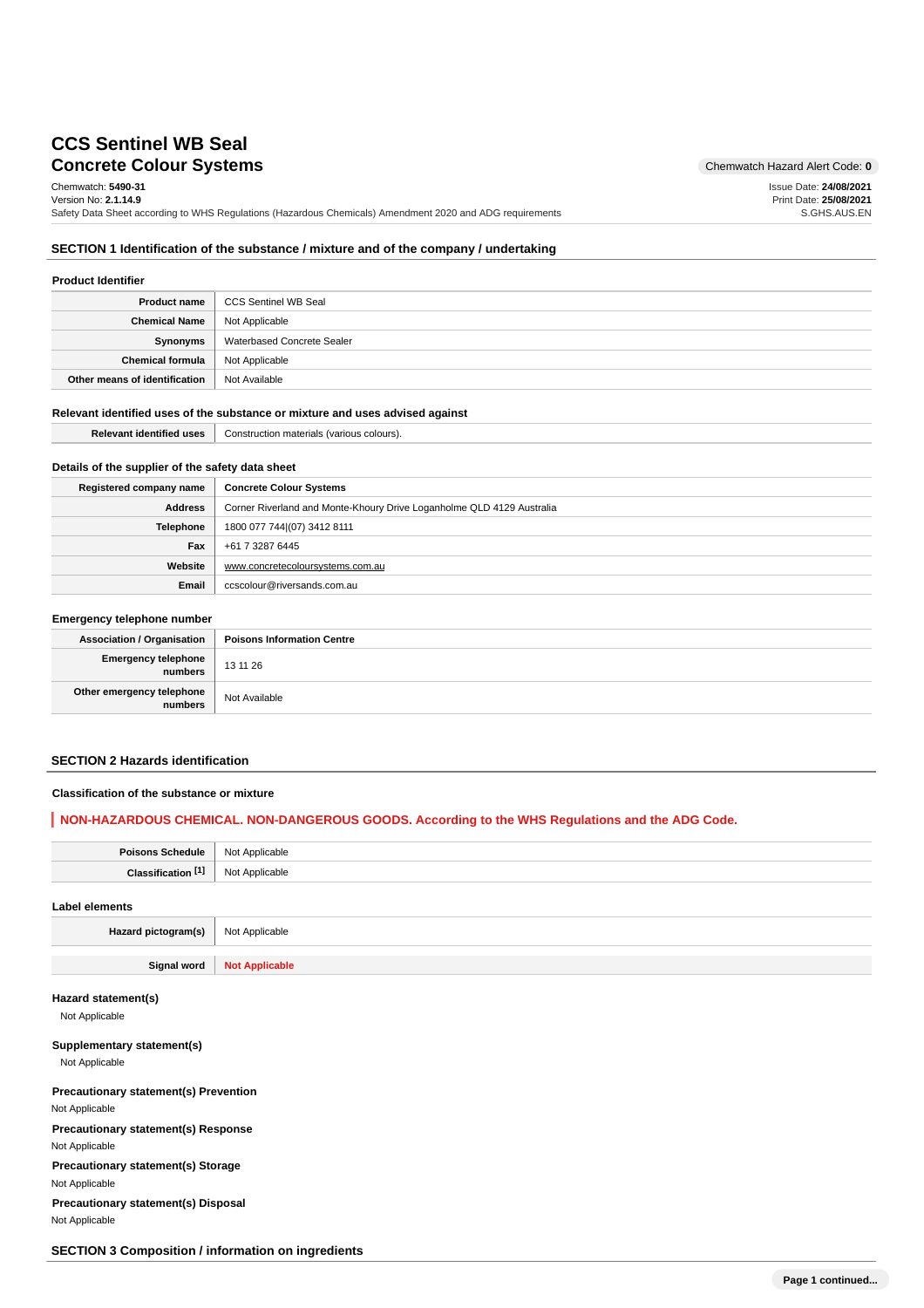#### **Substances**

See section below for composition of Mixtures

### **Mixtures**

| <b>CAS No</b> | %[weight]                                                                                                                                                                                      | Name                                       |  |
|---------------|------------------------------------------------------------------------------------------------------------------------------------------------------------------------------------------------|--------------------------------------------|--|
| Not Available | 100                                                                                                                                                                                            | Ingredients determined not to be hazardous |  |
| Leaend:       | 1. Classified by Chemwatch; 2. Classification drawn from HCIS; 3. Classification drawn from Regulation (EU) No 1272/2008 - Annex VI; 4.<br>Classification drawn from C&L * EU IOELVs available |                                            |  |

## **SECTION 4 First aid measures**

| Description of first aid measures |                                                                                                                                                                                                                                        |  |  |
|-----------------------------------|----------------------------------------------------------------------------------------------------------------------------------------------------------------------------------------------------------------------------------------|--|--|
| <b>Eye Contact</b>                | If this product comes in contact with eyes:<br>▶ Wash out immediately with water.<br>If irritation continues, seek medical attention.<br>Removal of contact lenses after an eye injury should only be undertaken by skilled personnel. |  |  |
| <b>Skin Contact</b>               | If skin or hair contact occurs:<br>Flush skin and hair with running water (and soap if available).<br>Seek medical attention in event of irritation.                                                                                   |  |  |
| Inhalation                        | If fumes, aerosols or combustion products are inhaled remove from contaminated area.<br>• Other measures are usually unnecessary.                                                                                                      |  |  |
| Ingestion                         | Immediately give a glass of water.<br>First aid is not generally required. If in doubt, contact a Poisons Information Centre or a doctor.                                                                                              |  |  |

### **Indication of any immediate medical attention and special treatment needed**

Treat symptomatically.

## **SECTION 5 Firefighting measures**

### **Extinguishing media**

- ▶ There is no restriction on the type of extinguisher which may be used.
- ► Use extinguishing media suitable for surrounding area.

### **Special hazards arising from the substrate or mixture**

| <b>Fire Incompatibility</b>    | None known.                                                                                                                                                                                                                                                                                                                      |
|--------------------------------|----------------------------------------------------------------------------------------------------------------------------------------------------------------------------------------------------------------------------------------------------------------------------------------------------------------------------------|
| <b>Advice for firefighters</b> |                                                                                                                                                                                                                                                                                                                                  |
| <b>Fire Fighting</b>           | Use water delivered as a fine spray to control fire and cool adjacent area.<br>Do not approach containers suspected to be hot.<br>Cool fire exposed containers with water spray from a protected location.<br>If safe to do so, remove containers from path of fire.<br>Equipment should be thoroughly decontaminated after use. |
| <b>Fire/Explosion Hazard</b>   | • Non combustible.<br>Not considered a significant fire risk, however containers may burn.                                                                                                                                                                                                                                       |
| <b>HAZCHEM</b>                 | Not Applicable                                                                                                                                                                                                                                                                                                                   |

## **SECTION 6 Accidental release measures**

### **Personal precautions, protective equipment and emergency procedures**

See section 8

### **Environmental precautions**

See section 12

### **Methods and material for containment and cleaning up**

| <b>Minor Spills</b> | Clean up all spills immediately.<br>Avoid breathing vapours and contact with skin and eyes.<br>• Control personal contact with the substance, by using protective equipment.<br>Contain and absorb spill with sand, earth, inert material or vermiculite.<br>▶ Wipe up.<br>▶ Place in a suitable, labelled container for waste disposal.<br>Slippery when spilt.                                                                                                   |
|---------------------|--------------------------------------------------------------------------------------------------------------------------------------------------------------------------------------------------------------------------------------------------------------------------------------------------------------------------------------------------------------------------------------------------------------------------------------------------------------------|
| <b>Major Spills</b> | Clear area of personnel and move upwind.<br>Alert Fire Brigade and tell them location and nature of hazard.<br>► Control personal contact with the substance, by using protective equipment.<br>Prevent spillage from entering drains, sewers or water courses.<br>Recover product wherever possible.<br>▶ Put residues in labelled containers for disposal.<br>If contamination of drains or waterways occurs, advise emergency services.<br>Slippery when spilt. |

Personal Protective Equipment advice is contained in Section 8 of the SDS.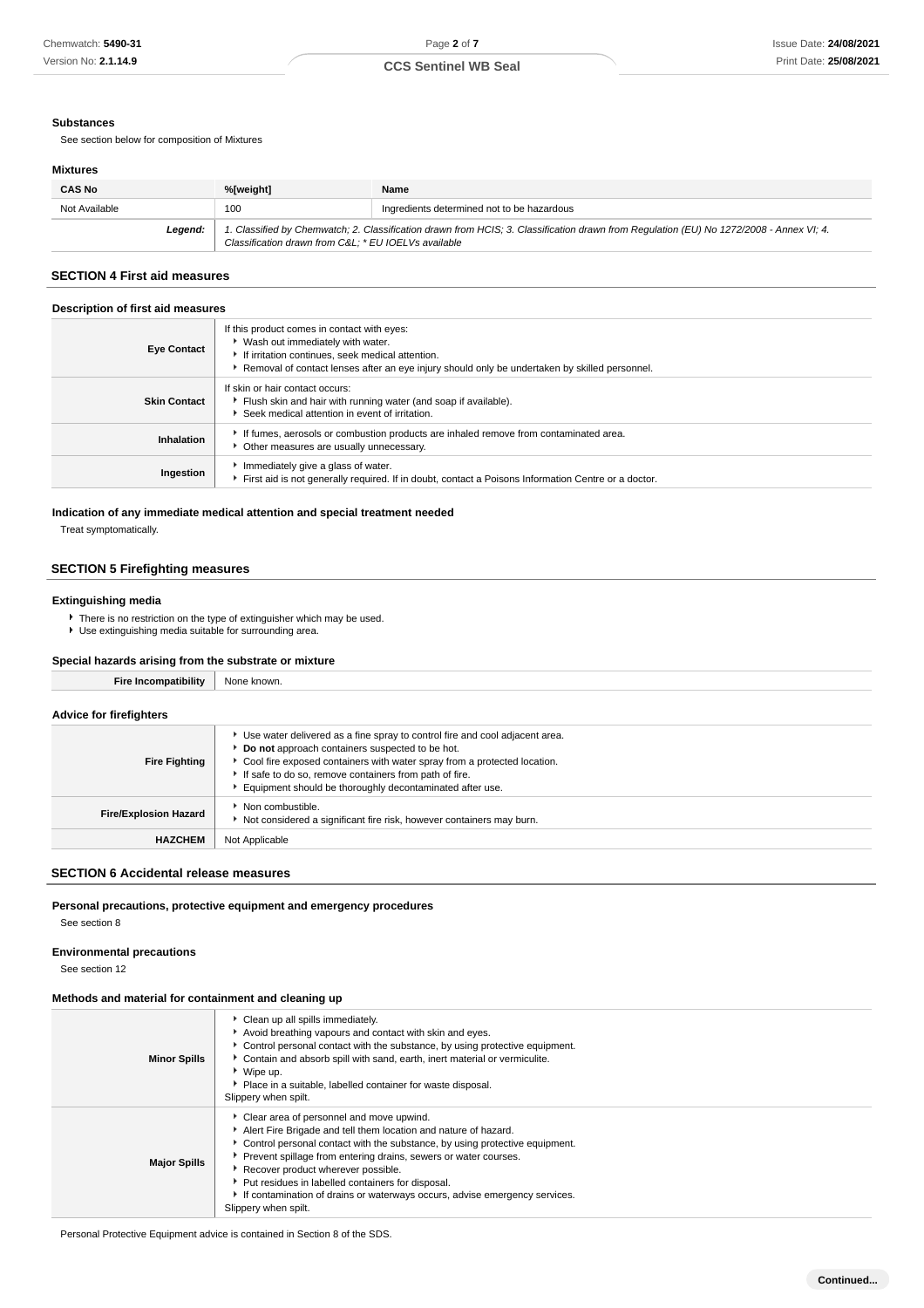## **CCS Sentinel WB Seal**

## **SECTION 7 Handling and storage**

| Precautions for safe handling |                                                                                                                                                                                                                                                                                                                                                                                                                                                                                                                                                                                                                                                                                                                   |
|-------------------------------|-------------------------------------------------------------------------------------------------------------------------------------------------------------------------------------------------------------------------------------------------------------------------------------------------------------------------------------------------------------------------------------------------------------------------------------------------------------------------------------------------------------------------------------------------------------------------------------------------------------------------------------------------------------------------------------------------------------------|
| Safe handling                 | Limit all unnecessary personal contact.<br>▶ Wear protective clothing when risk of exposure occurs.<br>Use in a well-ventilated area.<br>Avoid contact with incompatible materials.<br>▶ When handling, DO NOT eat, drink or smoke.<br>Keep containers securely sealed when not in use.<br>Avoid physical damage to containers.<br>Always wash hands with soap and water after handling.<br>▶ Work clothes should be laundered separately.<br>Use good occupational work practice.<br>▶ Observe manufacturer's storage and handling recommendations contained within this SDS.<br>Atmosphere should be regularly checked against established exposure standards to ensure safe working conditions are maintained. |
| Other information             | Store in original containers.<br>▶ Keep containers securely sealed.<br>Store in a cool, dry, well-ventilated area.<br>Store away from incompatible materials and foodstuff containers.<br>▶ Protect containers against physical damage and check regularly for leaks.<br>• Observe manufacturer's storage and handling recommendations contained within this SDS.                                                                                                                                                                                                                                                                                                                                                 |

## **Conditions for safe storage, including any incompatibilities**

| Suitable container      | ▶ Polyethylene or polypropylene container.<br>Packing as recommended by manufacturer.<br>• Check all containers are clearly labelled and free from leaks. |  |
|-------------------------|-----------------------------------------------------------------------------------------------------------------------------------------------------------|--|
| Storage incompatibility | Avoid contamination of water, foodstuffs, feed or seed.                                                                                                   |  |

## **SECTION 8 Exposure controls / personal protection**

### **Control parameters**

## **Occupational Exposure Limits (OEL)**

### **INGREDIENT DATA**

### Not Available

## **Emergency Limits**

| Ingredient           | TEEL-1               | TEEL-2        |                     | TEEL-3        |
|----------------------|----------------------|---------------|---------------------|---------------|
| CCS Sentinel WB Seal | Not Available        | Not Available |                     | Not Available |
|                      |                      |               |                     |               |
| Ingredient           | <b>Original IDLH</b> |               | <b>Revised IDLH</b> |               |
| CCS Sentinel WB Seal | Not Available        |               | Not Available       |               |

### **Exposure controls**

|                                     | Engineering controls are used to remove a hazard or place a barrier between the worker and the hazard. Well-designed engineering controls can<br>be highly effective in protecting workers and will typically be independent of worker interactions to provide this high level of protection.<br>The basic types of engineering controls are:<br>Process controls which involve changing the way a job activity or process is done to reduce the risk.<br>Enclosure and/or isolation of emission source which keeps a selected hazard "physically" away from the worker and ventilation that strategically<br>"adds" and "removes" air in the work environment. Ventilation can remove or dilute an air contaminant if designed properly. The design of a<br>ventilation system must match the particular process and chemical or contaminant in use.<br>Employers may need to use multiple types of controls to prevent employee overexposure.<br>General exhaust is adequate under normal operating conditions. If risk of overexposure exists, wear SAA approved respirator. Correct fit is<br>essential to obtain adequate protection. Provide adequate ventilation in warehouse or closed storage areas. Air contaminants generated in the<br>workplace possess varying "escape" velocities which, in turn, determine the "capture velocities" of fresh circulating air required to effectively<br>remove the contaminant. |                                    |                                     |
|-------------------------------------|---------------------------------------------------------------------------------------------------------------------------------------------------------------------------------------------------------------------------------------------------------------------------------------------------------------------------------------------------------------------------------------------------------------------------------------------------------------------------------------------------------------------------------------------------------------------------------------------------------------------------------------------------------------------------------------------------------------------------------------------------------------------------------------------------------------------------------------------------------------------------------------------------------------------------------------------------------------------------------------------------------------------------------------------------------------------------------------------------------------------------------------------------------------------------------------------------------------------------------------------------------------------------------------------------------------------------------------------------------------------------------------------------------------------------------|------------------------------------|-------------------------------------|
|                                     | Type of Contaminant:                                                                                                                                                                                                                                                                                                                                                                                                                                                                                                                                                                                                                                                                                                                                                                                                                                                                                                                                                                                                                                                                                                                                                                                                                                                                                                                                                                                                            |                                    | Air Speed:                          |
|                                     | solvent, vapours, degreasing etc., evaporating from tank (in still air)                                                                                                                                                                                                                                                                                                                                                                                                                                                                                                                                                                                                                                                                                                                                                                                                                                                                                                                                                                                                                                                                                                                                                                                                                                                                                                                                                         |                                    | $0.25 - 0.5$ m/s<br>(50-100 f/min)  |
| Appropriate engineering<br>controls | aerosols, fumes from pouring operations, intermittent container filling, low speed conveyer transfers, welding, spray<br>drift, plating acid fumes, pickling (released at low velocity into zone of active generation)                                                                                                                                                                                                                                                                                                                                                                                                                                                                                                                                                                                                                                                                                                                                                                                                                                                                                                                                                                                                                                                                                                                                                                                                          |                                    | 0.5-1 m/s (100-200<br>$f/min.$ )    |
|                                     | direct spray, spray painting in shallow booths, drum filling, conveyer loading, crusher dusts, gas discharge (active<br>generation into zone of rapid air motion)                                                                                                                                                                                                                                                                                                                                                                                                                                                                                                                                                                                                                                                                                                                                                                                                                                                                                                                                                                                                                                                                                                                                                                                                                                                               |                                    | 1-2.5 m/s (200-500<br>f/min)        |
|                                     | grinding, abrasive blasting, tumbling, high speed wheel generated dusts (released at high initial velocity into zone of<br>very high rapid air motion).                                                                                                                                                                                                                                                                                                                                                                                                                                                                                                                                                                                                                                                                                                                                                                                                                                                                                                                                                                                                                                                                                                                                                                                                                                                                         |                                    | $2.5 - 10$ m/s<br>(500-2000 f/min.) |
|                                     | Within each range the appropriate value depends on:                                                                                                                                                                                                                                                                                                                                                                                                                                                                                                                                                                                                                                                                                                                                                                                                                                                                                                                                                                                                                                                                                                                                                                                                                                                                                                                                                                             |                                    |                                     |
|                                     | Lower end of the range                                                                                                                                                                                                                                                                                                                                                                                                                                                                                                                                                                                                                                                                                                                                                                                                                                                                                                                                                                                                                                                                                                                                                                                                                                                                                                                                                                                                          | Upper end of the range             |                                     |
|                                     | 1: Room air currents minimal or favourable to capture                                                                                                                                                                                                                                                                                                                                                                                                                                                                                                                                                                                                                                                                                                                                                                                                                                                                                                                                                                                                                                                                                                                                                                                                                                                                                                                                                                           | 1: Disturbing room air currents    |                                     |
|                                     | 2: Contaminants of low toxicity or of nuisance value only                                                                                                                                                                                                                                                                                                                                                                                                                                                                                                                                                                                                                                                                                                                                                                                                                                                                                                                                                                                                                                                                                                                                                                                                                                                                                                                                                                       | 2: Contaminants of high toxicity   |                                     |
|                                     | 3: Intermittent, low production.                                                                                                                                                                                                                                                                                                                                                                                                                                                                                                                                                                                                                                                                                                                                                                                                                                                                                                                                                                                                                                                                                                                                                                                                                                                                                                                                                                                                | 3: High production, heavy use      |                                     |
|                                     | 4: Large hood or large air mass in motion                                                                                                                                                                                                                                                                                                                                                                                                                                                                                                                                                                                                                                                                                                                                                                                                                                                                                                                                                                                                                                                                                                                                                                                                                                                                                                                                                                                       | 4: Small hood - local control only |                                     |
|                                     |                                                                                                                                                                                                                                                                                                                                                                                                                                                                                                                                                                                                                                                                                                                                                                                                                                                                                                                                                                                                                                                                                                                                                                                                                                                                                                                                                                                                                                 |                                    |                                     |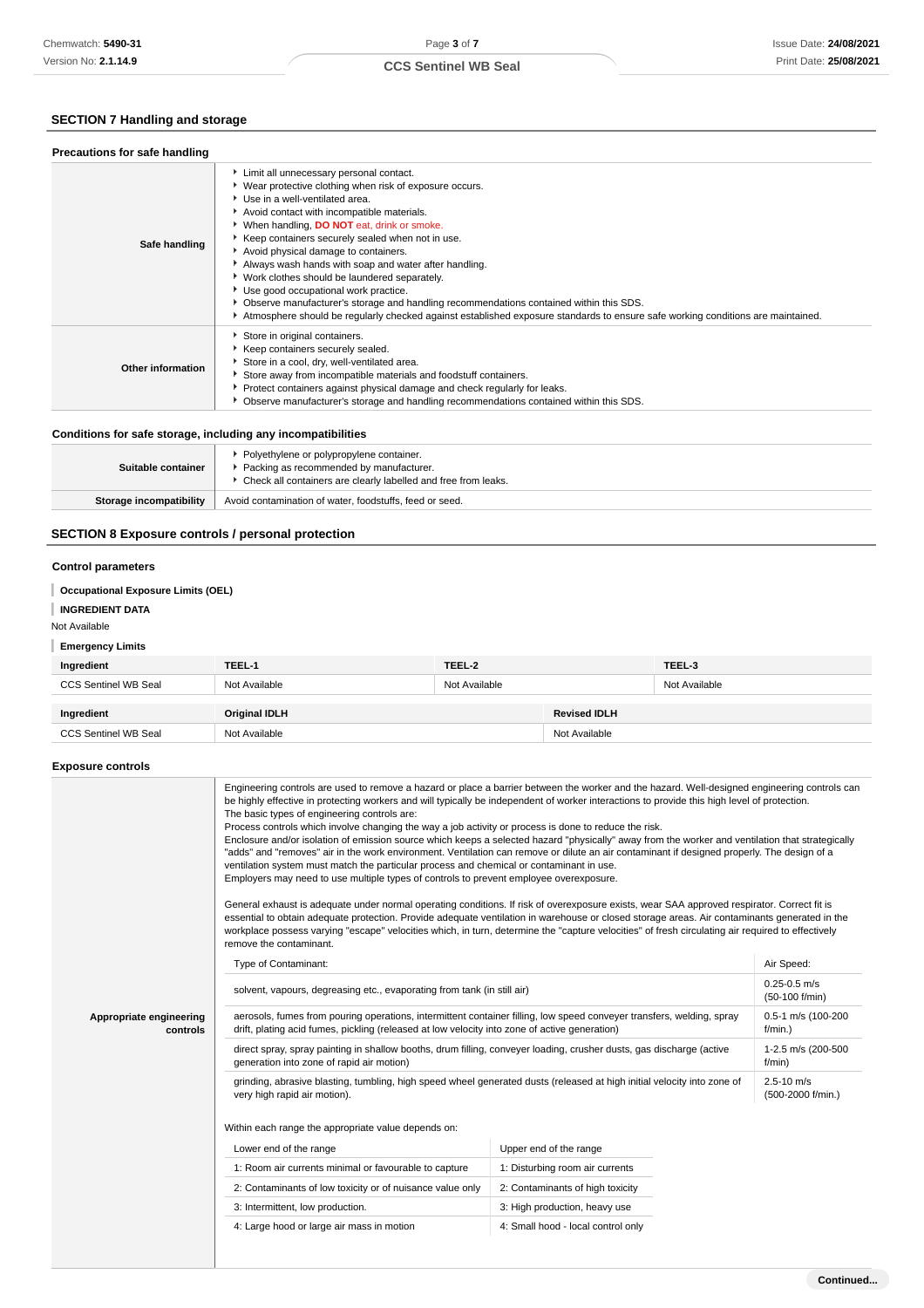|  | <b>CCS Sentinel WB Seal</b> |  |  |
|--|-----------------------------|--|--|
|--|-----------------------------|--|--|

|                              | Simple theory shows that air velocity falls rapidly with distance away from the opening of a simple extraction pipe. Velocity generally decreases<br>with the square of distance from the extraction point (in simple cases). Therefore the air speed at the extraction point should be adjusted,<br>accordingly, after reference to distance from the contaminating source. The air velocity at the extraction fan, for example, should be a minimum<br>of 1-2 m/s (200-400 f/min.) for extraction of solvents generated in a tank 2 meters distant from the extraction point. Other mechanical<br>considerations, producing performance deficits within the extraction apparatus, make it essential that theoretical air velocities are multiplied by<br>factors of 10 or more when extraction systems are installed or used.                                                                                                                                                                                                                                                                                                                                                                                                                                                                                                                                                                                                                                                                                                                                                                                                                                                                                                                                                                                                                                                                                                                                                                                                                                                                                                                                                                                                                                                                                                                                                                                                                                                                                                                                                                                                                                                                                                                                                                                                                                                                                                                                                                                                                                                                                                                                                                                                                                                                                                                                                                                                                                                                                                                                                                                   |
|------------------------------|-------------------------------------------------------------------------------------------------------------------------------------------------------------------------------------------------------------------------------------------------------------------------------------------------------------------------------------------------------------------------------------------------------------------------------------------------------------------------------------------------------------------------------------------------------------------------------------------------------------------------------------------------------------------------------------------------------------------------------------------------------------------------------------------------------------------------------------------------------------------------------------------------------------------------------------------------------------------------------------------------------------------------------------------------------------------------------------------------------------------------------------------------------------------------------------------------------------------------------------------------------------------------------------------------------------------------------------------------------------------------------------------------------------------------------------------------------------------------------------------------------------------------------------------------------------------------------------------------------------------------------------------------------------------------------------------------------------------------------------------------------------------------------------------------------------------------------------------------------------------------------------------------------------------------------------------------------------------------------------------------------------------------------------------------------------------------------------------------------------------------------------------------------------------------------------------------------------------------------------------------------------------------------------------------------------------------------------------------------------------------------------------------------------------------------------------------------------------------------------------------------------------------------------------------------------------------------------------------------------------------------------------------------------------------------------------------------------------------------------------------------------------------------------------------------------------------------------------------------------------------------------------------------------------------------------------------------------------------------------------------------------------------------------------------------------------------------------------------------------------------------------------------------------------------------------------------------------------------------------------------------------------------------------------------------------------------------------------------------------------------------------------------------------------------------------------------------------------------------------------------------------------------------------------------------------------------------------------------------------------|
| <b>Personal protection</b>   |                                                                                                                                                                                                                                                                                                                                                                                                                                                                                                                                                                                                                                                                                                                                                                                                                                                                                                                                                                                                                                                                                                                                                                                                                                                                                                                                                                                                                                                                                                                                                                                                                                                                                                                                                                                                                                                                                                                                                                                                                                                                                                                                                                                                                                                                                                                                                                                                                                                                                                                                                                                                                                                                                                                                                                                                                                                                                                                                                                                                                                                                                                                                                                                                                                                                                                                                                                                                                                                                                                                                                                                                                   |
| Eye and face protection      | Safety glasses with side shields<br>Chemical goggles.<br>Contact lenses may pose a special hazard; soft contact lenses may absorb and concentrate irritants. A written policy document, describing<br>the wearing of lenses or restrictions on use, should be created for each workplace or task. This should include a review of lens absorption<br>and adsorption for the class of chemicals in use and an account of injury experience. Medical and first-aid personnel should be trained in<br>their removal and suitable equipment should be readily available. In the event of chemical exposure, begin eye irrigation immediately and<br>remove contact lens as soon as practicable. Lens should be removed at the first signs of eye redness or irritation - lens should be removed in<br>a clean environment only after workers have washed hands thoroughly. [CDC NIOSH Current Intelligence Bulletin 59], [AS/NZS 1336 or<br>national equivalent]                                                                                                                                                                                                                                                                                                                                                                                                                                                                                                                                                                                                                                                                                                                                                                                                                                                                                                                                                                                                                                                                                                                                                                                                                                                                                                                                                                                                                                                                                                                                                                                                                                                                                                                                                                                                                                                                                                                                                                                                                                                                                                                                                                                                                                                                                                                                                                                                                                                                                                                                                                                                                                                      |
| <b>Skin protection</b>       | See Hand protection below                                                                                                                                                                                                                                                                                                                                                                                                                                                                                                                                                                                                                                                                                                                                                                                                                                                                                                                                                                                                                                                                                                                                                                                                                                                                                                                                                                                                                                                                                                                                                                                                                                                                                                                                                                                                                                                                                                                                                                                                                                                                                                                                                                                                                                                                                                                                                                                                                                                                                                                                                                                                                                                                                                                                                                                                                                                                                                                                                                                                                                                                                                                                                                                                                                                                                                                                                                                                                                                                                                                                                                                         |
| <b>Hands/feet protection</b> | Wear general protective gloves, eg. light weight rubber gloves.<br>The selection of suitable gloves does not only depend on the material, but also on further marks of quality which vary from manufacturer to<br>manufacturer. Where the chemical is a preparation of several substances, the resistance of the glove material can not be calculated in advance<br>and has therefore to be checked prior to the application.<br>The exact break through time for substances has to be obtained from the manufacturer of the protective gloves and has to be observed when<br>making a final choice.<br>Personal hygiene is a key element of effective hand care. Gloves must only be worn on clean hands. After using gloves, hands should be<br>washed and dried thoroughly. Application of a non-perfumed moisturiser is recommended.<br>Suitability and durability of glove type is dependent on usage. Important factors in the selection of gloves include:<br>frequency and duration of contact,<br>chemical resistance of glove material,<br>glove thickness and<br>dexterity<br>Select gloves tested to a relevant standard (e.g. Europe EN 374, US F739, AS/NZS 2161.1 or national equivalent).<br>When prolonged or frequently repeated contact may occur, a glove with a protection class of 5 or higher (breakthrough time greater than<br>240 minutes according to EN 374, AS/NZS 2161.10.1 or national equivalent) is recommended.<br>When only brief contact is expected, a glove with a protection class of 3 or higher (breakthrough time greater than 60 minutes according to<br>EN 374, AS/NZS 2161.10.1 or national equivalent) is recommended.<br>Some glove polymer types are less affected by movement and this should be taken into account when considering gloves for long-term<br>use.<br>Contaminated gloves should be replaced.<br>As defined in ASTM F-739-96 in any application, gloves are rated as:<br>Excellent when breakthrough time > 480 min<br>Good when breakthrough time > 20 min<br>Fair when breakthrough time < 20 min<br>Poor when glove material degrades<br>For general applications, gloves with a thickness typically greater than 0.35 mm, are recommended.<br>It should be emphasised that glove thickness is not necessarily a good predictor of glove resistance to a specific chemical, as the permeation<br>efficiency of the glove will be dependent on the exact composition of the glove material. Therefore, glove selection should also be based on<br>consideration of the task requirements and knowledge of breakthrough times.<br>Glove thickness may also vary depending on the glove manufacturer, the glove type and the glove model. Therefore, the manufacturers'<br>technical data should always be taken into account to ensure selection of the most appropriate glove for the task.<br>Note: Depending on the activity being conducted, gloves of varying thickness may be required for specific tasks. For example:<br>Thinner gloves (down to 0.1 mm or less) may be required where a high degree of manual dexterity is needed. However, these gloves are<br>only likely to give short duration protection and would normally be just for single use applications, then disposed of.<br>Thicker gloves (up to 3 mm or more) may be required where there is a mechanical (as well as a chemical) risk i.e. where there is abrasion<br>or puncture potential<br>Gloves must only be worn on clean hands. After using gloves, hands should be washed and dried thoroughly. Application of a non-perfumed<br>moisturiser is recommended. |
| <b>Body protection</b>       | See Other protection below                                                                                                                                                                                                                                                                                                                                                                                                                                                                                                                                                                                                                                                                                                                                                                                                                                                                                                                                                                                                                                                                                                                                                                                                                                                                                                                                                                                                                                                                                                                                                                                                                                                                                                                                                                                                                                                                                                                                                                                                                                                                                                                                                                                                                                                                                                                                                                                                                                                                                                                                                                                                                                                                                                                                                                                                                                                                                                                                                                                                                                                                                                                                                                                                                                                                                                                                                                                                                                                                                                                                                                                        |
| Other protection             | No special equipment needed when handling small quantities.<br><b>OTHERWISE:</b><br>• Overalls.<br>Barrier cream.<br>Eyewash unit.                                                                                                                                                                                                                                                                                                                                                                                                                                                                                                                                                                                                                                                                                                                                                                                                                                                                                                                                                                                                                                                                                                                                                                                                                                                                                                                                                                                                                                                                                                                                                                                                                                                                                                                                                                                                                                                                                                                                                                                                                                                                                                                                                                                                                                                                                                                                                                                                                                                                                                                                                                                                                                                                                                                                                                                                                                                                                                                                                                                                                                                                                                                                                                                                                                                                                                                                                                                                                                                                                |

## **SECTION 9 Physical and chemical properties**

## **Information on basic physical and chemical properties**

| Appearance                             | Milky white emulsion with faint characteristic odour; mixes with water. |                                                   |                |
|----------------------------------------|-------------------------------------------------------------------------|---------------------------------------------------|----------------|
|                                        |                                                                         |                                                   |                |
| <b>Physical state</b>                  | Liquid                                                                  | Relative density (Water = 1)                      | $~1 \& 200$    |
| Odour                                  | Not Available                                                           | <b>Partition coefficient n-octanol</b><br>/ water | Not Available  |
| <b>Odour threshold</b>                 | Not Available                                                           | Auto-ignition temperature (°C)                    | Not Applicable |
| pH (as supplied)                       | $-7-9$                                                                  | <b>Decomposition temperature</b>                  | Not Available  |
| Melting point / freezing point<br>(°C) | 0 (freezing pt.)                                                        | Viscosity (cSt)                                   | $-500@20C$     |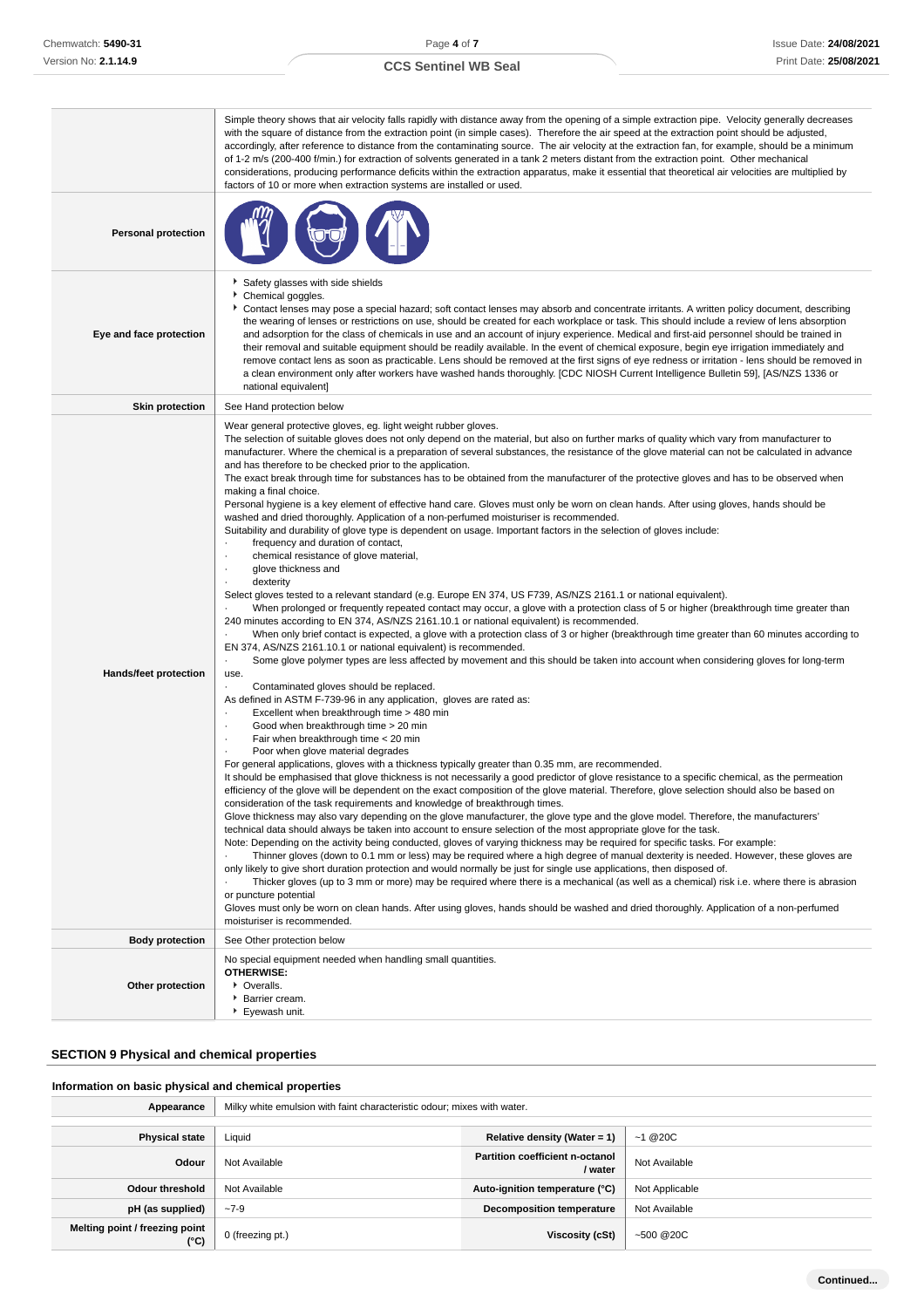## **CCS Sentinel WB Seal**

| Initial boiling point and boiling<br>range (°C) | ~100           | Molecular weight (g/mol)               | Not Applicable |
|-------------------------------------------------|----------------|----------------------------------------|----------------|
| Flash point (°C)                                | Not Applicable | <b>Taste</b>                           | Not Available  |
| <b>Evaporation rate</b>                         | Not Available  | <b>Explosive properties</b>            | Not Available  |
| Flammability                                    | Not Applicable | <b>Oxidising properties</b>            | Not Available  |
| Upper Explosive Limit (%)                       | Not Applicable | Surface Tension (dyn/cm or<br>$mN/m$ ) | Not Available  |
| Lower Explosive Limit (%)                       | Not Applicable | <b>Volatile Component (%vol)</b>       | Not Available  |
| Vapour pressure (kPa)                           | Not Available  | Gas group                              | Not Available  |
| Solubility in water                             | Miscible       | pH as a solution (%)                   | Not Available  |
| Vapour density $(Air = 1)$                      | Not Available  | $VOC$ g/L                              | Not Available  |

## **SECTION 10 Stability and reactivity**

| Reactivity                                 | See section 7                                                             |
|--------------------------------------------|---------------------------------------------------------------------------|
| <b>Chemical stability</b>                  | Product is considered stable and hazardous polymerisation will not occur. |
| Possibility of hazardous<br>reactions      | See section 7                                                             |
| <b>Conditions to avoid</b>                 | See section 7                                                             |
| Incompatible materials                     | See section 7                                                             |
| <b>Hazardous decomposition</b><br>products | See section 5                                                             |

## **SECTION 11 Toxicological information**

### **Information on toxicological effects**

| The material is not thought to produce adverse health effects or irritation of the respiratory tract (as classified by EC Directives using animal<br>models). Nevertheless, good hygiene practice requires that exposure be kept to a minimum and that suitable control measures be used in an<br>Inhaled<br>occupational setting.<br>Although ingestion is not thought to produce harmful effects (as classified under EC Directives), the material may still be damaging to the health<br>Ingestion<br>of the individual, following ingestion, especially where pre-existing organ (e.g. liver, kidney) damage is evident.<br>The material is not thought to produce adverse health effects or skin irritation following contact (as classified by EC Directives using animal<br><b>Skin Contact</b><br>models). Nevertheless, good hygiene practice requires that exposure be kept to a minimum and that suitable gloves be used in an occupational<br>setting.<br>Although the liquid is not thought to be an irritant (as classified by EC Directives), direct contact with the eye may produce transient discomfort<br>Eye<br>characterised by tearing or conjunctival redness (as with windburn).<br>Long-term exposure to the product is not thought to produce chronic effects adverse to the health (as classified by EC Directives using animal<br>Chronic<br>models); nevertheless exposure by all routes should be minimised as a matter of course.<br><b>TOXICITY</b><br><b>IRRITATION</b><br>Dermal (Rabbit) LD50: >5000 mg/kg <sup>*[2]</sup><br>Not Available<br><b>CCS Sentinel WB Seal</b><br>Oral (Rat) LD50: >5000 mg/kg <sup>*[2]</sup><br>1. Value obtained from Europe ECHA Registered Substances - Acute toxicity 2.* Value obtained from manufacturer's SDS. Unless otherwise<br>Legend:<br>specified data extracted from RTECS - Register of Toxic Effect of chemical Substances |  |  |
|-------------------------------------------------------------------------------------------------------------------------------------------------------------------------------------------------------------------------------------------------------------------------------------------------------------------------------------------------------------------------------------------------------------------------------------------------------------------------------------------------------------------------------------------------------------------------------------------------------------------------------------------------------------------------------------------------------------------------------------------------------------------------------------------------------------------------------------------------------------------------------------------------------------------------------------------------------------------------------------------------------------------------------------------------------------------------------------------------------------------------------------------------------------------------------------------------------------------------------------------------------------------------------------------------------------------------------------------------------------------------------------------------------------------------------------------------------------------------------------------------------------------------------------------------------------------------------------------------------------------------------------------------------------------------------------------------------------------------------------------------------------------------------------------------------------------------------------------------------------------------------------------------------------|--|--|
|                                                                                                                                                                                                                                                                                                                                                                                                                                                                                                                                                                                                                                                                                                                                                                                                                                                                                                                                                                                                                                                                                                                                                                                                                                                                                                                                                                                                                                                                                                                                                                                                                                                                                                                                                                                                                                                                                                             |  |  |
|                                                                                                                                                                                                                                                                                                                                                                                                                                                                                                                                                                                                                                                                                                                                                                                                                                                                                                                                                                                                                                                                                                                                                                                                                                                                                                                                                                                                                                                                                                                                                                                                                                                                                                                                                                                                                                                                                                             |  |  |
|                                                                                                                                                                                                                                                                                                                                                                                                                                                                                                                                                                                                                                                                                                                                                                                                                                                                                                                                                                                                                                                                                                                                                                                                                                                                                                                                                                                                                                                                                                                                                                                                                                                                                                                                                                                                                                                                                                             |  |  |
|                                                                                                                                                                                                                                                                                                                                                                                                                                                                                                                                                                                                                                                                                                                                                                                                                                                                                                                                                                                                                                                                                                                                                                                                                                                                                                                                                                                                                                                                                                                                                                                                                                                                                                                                                                                                                                                                                                             |  |  |
|                                                                                                                                                                                                                                                                                                                                                                                                                                                                                                                                                                                                                                                                                                                                                                                                                                                                                                                                                                                                                                                                                                                                                                                                                                                                                                                                                                                                                                                                                                                                                                                                                                                                                                                                                                                                                                                                                                             |  |  |
|                                                                                                                                                                                                                                                                                                                                                                                                                                                                                                                                                                                                                                                                                                                                                                                                                                                                                                                                                                                                                                                                                                                                                                                                                                                                                                                                                                                                                                                                                                                                                                                                                                                                                                                                                                                                                                                                                                             |  |  |
|                                                                                                                                                                                                                                                                                                                                                                                                                                                                                                                                                                                                                                                                                                                                                                                                                                                                                                                                                                                                                                                                                                                                                                                                                                                                                                                                                                                                                                                                                                                                                                                                                                                                                                                                                                                                                                                                                                             |  |  |
|                                                                                                                                                                                                                                                                                                                                                                                                                                                                                                                                                                                                                                                                                                                                                                                                                                                                                                                                                                                                                                                                                                                                                                                                                                                                                                                                                                                                                                                                                                                                                                                                                                                                                                                                                                                                                                                                                                             |  |  |
|                                                                                                                                                                                                                                                                                                                                                                                                                                                                                                                                                                                                                                                                                                                                                                                                                                                                                                                                                                                                                                                                                                                                                                                                                                                                                                                                                                                                                                                                                                                                                                                                                                                                                                                                                                                                                                                                                                             |  |  |
|                                                                                                                                                                                                                                                                                                                                                                                                                                                                                                                                                                                                                                                                                                                                                                                                                                                                                                                                                                                                                                                                                                                                                                                                                                                                                                                                                                                                                                                                                                                                                                                                                                                                                                                                                                                                                                                                                                             |  |  |

| <b>Acute Toxicity</b>                       | × | Carcinogenicity                 | ×                                                                                                                                                                   |
|---------------------------------------------|---|---------------------------------|---------------------------------------------------------------------------------------------------------------------------------------------------------------------|
| <b>Skin Irritation/Corrosion</b>            | × | Reproductivity                  |                                                                                                                                                                     |
| <b>Serious Eye Damage/Irritation</b>        | × | <b>STOT - Single Exposure</b>   | ×                                                                                                                                                                   |
| <b>Respiratory or Skin</b><br>sensitisation | × | <b>STOT - Repeated Exposure</b> | ×                                                                                                                                                                   |
| <b>Mutagenicity</b>                         | × | <b>Aspiration Hazard</b>        | ×                                                                                                                                                                   |
|                                             |   | Legend:                         | $\blacktriangleright$ - Data either not available or does not fill the criteria for classification<br>$\blacktriangleright$ - Data available to make classification |

## **SECTION 12 Ecological information**

### **Toxicity**

|                             | Endpoint                                                                                                                                                                                                                                                                                                                                                                                        | Test Duration (hr) | <b>Species</b> | Value            | Source           |
|-----------------------------|-------------------------------------------------------------------------------------------------------------------------------------------------------------------------------------------------------------------------------------------------------------------------------------------------------------------------------------------------------------------------------------------------|--------------------|----------------|------------------|------------------|
| <b>CCS Sentinel WB Seal</b> | Not<br>Available                                                                                                                                                                                                                                                                                                                                                                                | Not Available      | Not Available  | Not<br>Available | Not<br>Available |
| Legend:                     | Extracted from 1. IUCLID Toxicity Data 2. Europe ECHA Registered Substances - Ecotoxicological Information - Aquatic Toxicity 3. EPIWIN Suite<br>V3.12 (QSAR) - Aquatic Toxicity Data (Estimated) 4. US EPA, Ecotox database - Aquatic Toxicity Data 5. ECETOC Aquatic Hazard Assessment<br>Data 6. NITE (Japan) - Bioconcentration Data 7. METI (Japan) - Bioconcentration Data 8. Vendor Data |                    |                |                  |                  |

**DO NOT** discharge into sewer or waterways.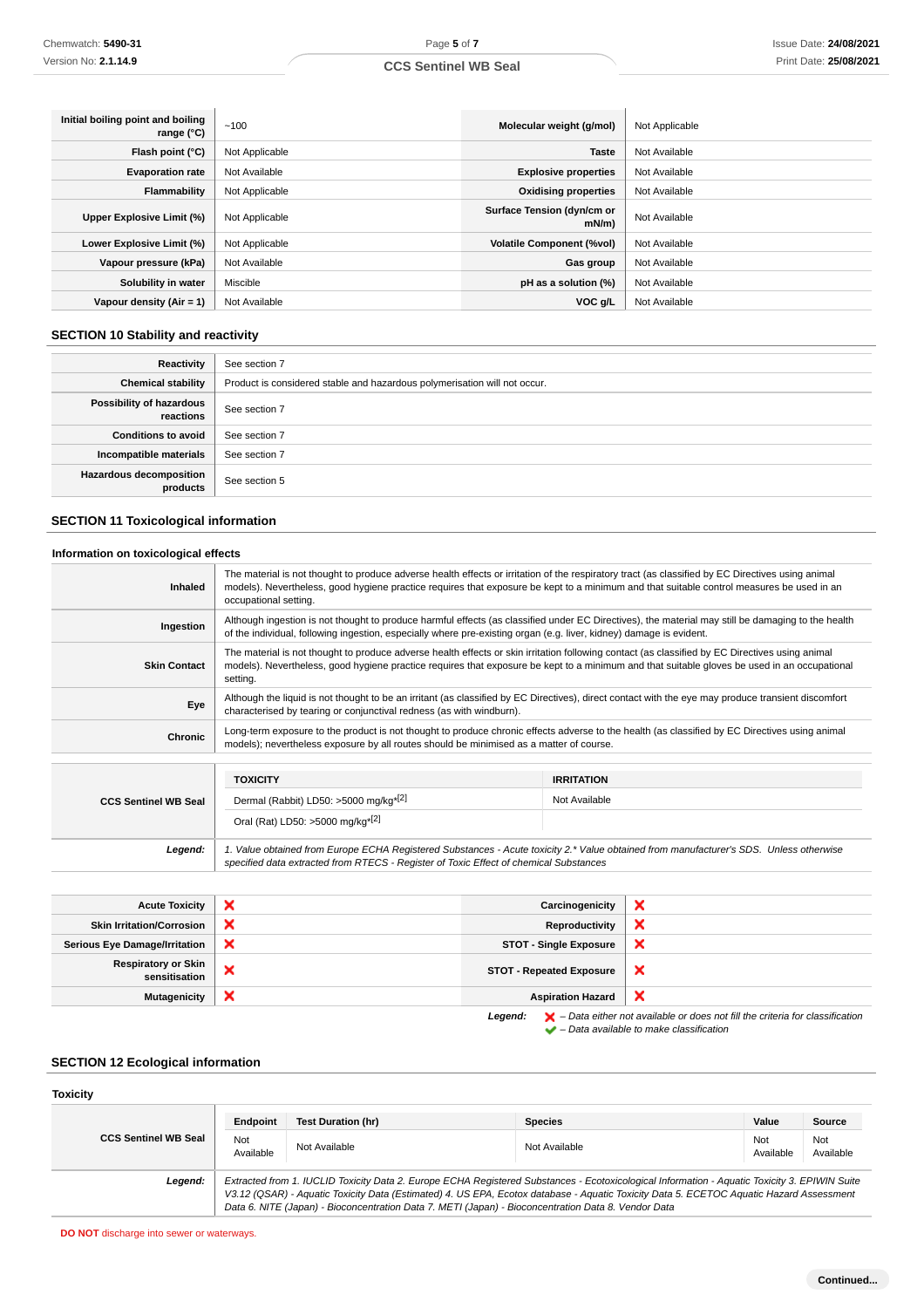#### **Persistence and degradability**

| Ingredient                       | Persistence: Water/Soil               | <b>Persistence: Air</b>               |
|----------------------------------|---------------------------------------|---------------------------------------|
|                                  | No Data available for all ingredients | No Data available for all ingredients |
| <b>Bioaccumulative potential</b> |                                       |                                       |
| Ingredient                       | <b>Bioaccumulation</b>                |                                       |
|                                  | No Data available for all ingredients |                                       |
| <b>Mobility in soil</b>          |                                       |                                       |
| Ingredient                       | Mobility                              |                                       |
|                                  | No Data available for all ingredients |                                       |

### **SECTION 13 Disposal considerations**

| Waste treatment methods      |                                                                                                                                                                                                                                                                                                                                                                                                                                                                                                                                                                                                                                                                                                                                                                                                                                                                                         |
|------------------------------|-----------------------------------------------------------------------------------------------------------------------------------------------------------------------------------------------------------------------------------------------------------------------------------------------------------------------------------------------------------------------------------------------------------------------------------------------------------------------------------------------------------------------------------------------------------------------------------------------------------------------------------------------------------------------------------------------------------------------------------------------------------------------------------------------------------------------------------------------------------------------------------------|
| Product / Packaging disposal | DO NOT allow wash water from cleaning or process equipment to enter drains.<br>It may be necessary to collect all wash water for treatment before disposal.<br>In all cases disposal to sewer may be subject to local laws and regulations and these should be considered first.<br>Where in doubt contact the responsible authority.<br>Recycle wherever possible.<br>Consult manufacturer for recycling options or consult local or regional waste management authority for disposal if no suitable treatment or<br>disposal facility can be identified.<br>bispose of by: burial in a land-fill specifically licensed to accept chemical and / or pharmaceutical wastes or incineration in a licensed<br>apparatus (after admixture with suitable combustible material).<br>Decontaminate empty containers. Observe all label safequards until containers are cleaned and destroyed. |

### **SECTION 14 Transport information**

#### **Labels Required**

| Mа | <b>NO</b>           |
|----|---------------------|
|    | rahle<br>یہ ہ<br>u. |

**Land transport (ADG): NOT REGULATED FOR TRANSPORT OF DANGEROUS GOODS**

**Air transport (ICAO-IATA / DGR): NOT REGULATED FOR TRANSPORT OF DANGEROUS GOODS**

**Sea transport (IMDG-Code / GGVSee): NOT REGULATED FOR TRANSPORT OF DANGEROUS GOODS**

**Transport in bulk according to Annex II of MARPOL and the IBC code**

Not Applicable

**Transport in bulk in accordance with MARPOL Annex V and the IMSBC Code**

**Product name Group** 

#### **Transport in bulk in accordance with the ICG Code**

**Product name Ship Type**

### **SECTION 15 Regulatory information**

## **Safety, health and environmental regulations / legislation specific for the substance or mixture**

### **National Inventory Status**

| <b>National Inventory</b>                          | <b>Status</b> |
|----------------------------------------------------|---------------|
| Australia - AIIC / Australia<br>Non-Industrial Use | Not Available |
| Canada - DSL                                       | Not Available |
| Canada - NDSL                                      | Not Available |
| China - IECSC                                      | Not Available |
| Europe - EINEC / ELINCS / NLP                      | Not Available |
| Japan - ENCS                                       | Not Available |
| Korea - KECI                                       | Not Available |
| New Zealand - NZIoC                                | Not Available |
| Philippines - PICCS                                | Not Available |
| USA - TSCA                                         | Not Available |
| Taiwan - TCSI                                      | Not Available |
| Mexico - INSQ                                      | Not Available |
| Vietnam - NCI                                      | Not Available |
| Russia - FBEPH                                     | Not Available |